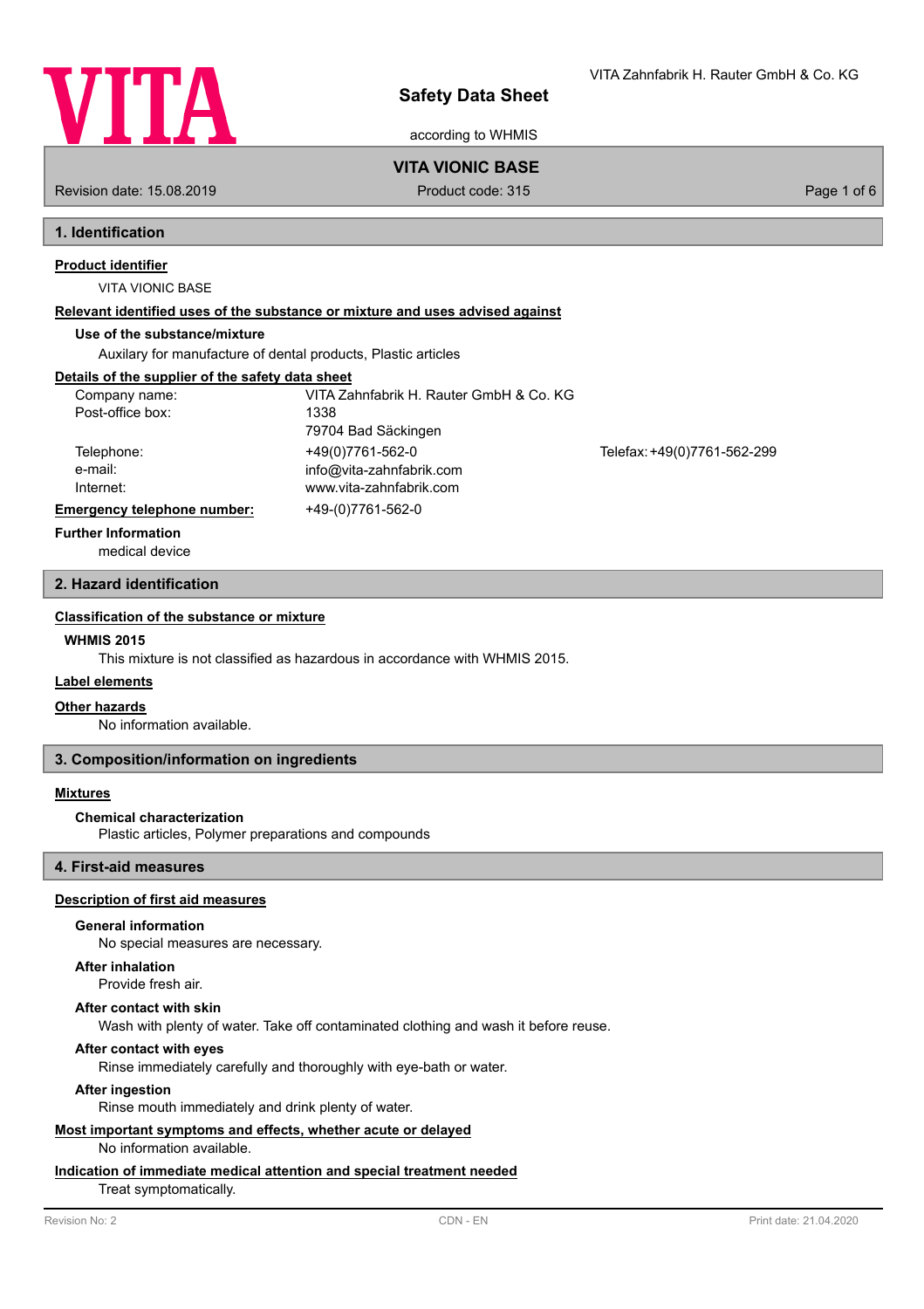

according to WHMIS

## **VITA VIONIC BASE**

Revision date: 15.08.2019 **Product code: 315** Product code: 315 **Page 2 of 6** Page 2 of 6

#### **5. Fire-fighting measures**

#### **Extinguishing media**

## **Suitable extinguishing media**

Co-ordinate fire-fighting measures to the fire surroundings.

## **Specific hazards arising from the hazardous product**

Non-flammable.

#### **Special protective equipment and precautions for fire-fighters**

In case of fire: Wear self-contained breathing apparatus.

## **6. Accidental release measures**

#### **Personal precautions, protective equipment and emergency procedures**

Avoid dust formation. Do not breathe dust.

## **Environmental precautions**

No special environmental measures are necessary. Clean contaminated articles and floor according to the environmental legislation.

#### **Methods and material for containment and cleaning up**

Take up mechanically. Treat the recovered material as prescribed in the section on waste disposal.

#### **Reference to other sections**

Safe handling: see section 7 Personal protection equipment: see section 8 Disposal: see section 13

#### **7. Handling and storage**

## **Precautions for safe handling**

#### **Advice on safe handling**

No special measures are necessary.

#### **Advice on protection against fire and explosion**

No special fire protection measures are necessary.

#### **Conditions for safe storage, including any incompatibilities**

#### **Requirements for storage rooms and vessels**

Keep container tightly closed.

#### **Hints on joint storage**

No special measures are necessary.

#### **8. Exposure controls/Personal protection**

#### **Control parameters**

### **Exposure controls**

#### **Protective and hygiene measures**

Take off contaminated clothing. Wash hands before breaks and after work. When using do not eat, drink, smoke, sniff.

#### **Eye/face protection**

Wear eye protection/face protection. No special measures are necessary.

#### **Hand protection**

When handling with chemical substances, protective gloves must be worn with the CE-label including the four control digits. The quality of the protective gloves resistant to chemicals must be chosen as a function of the specific working place concentration and quantity of hazardous substances. For special purposes, it is recommended to check the resistance to chemicals of the protective gloves mentioned above together with the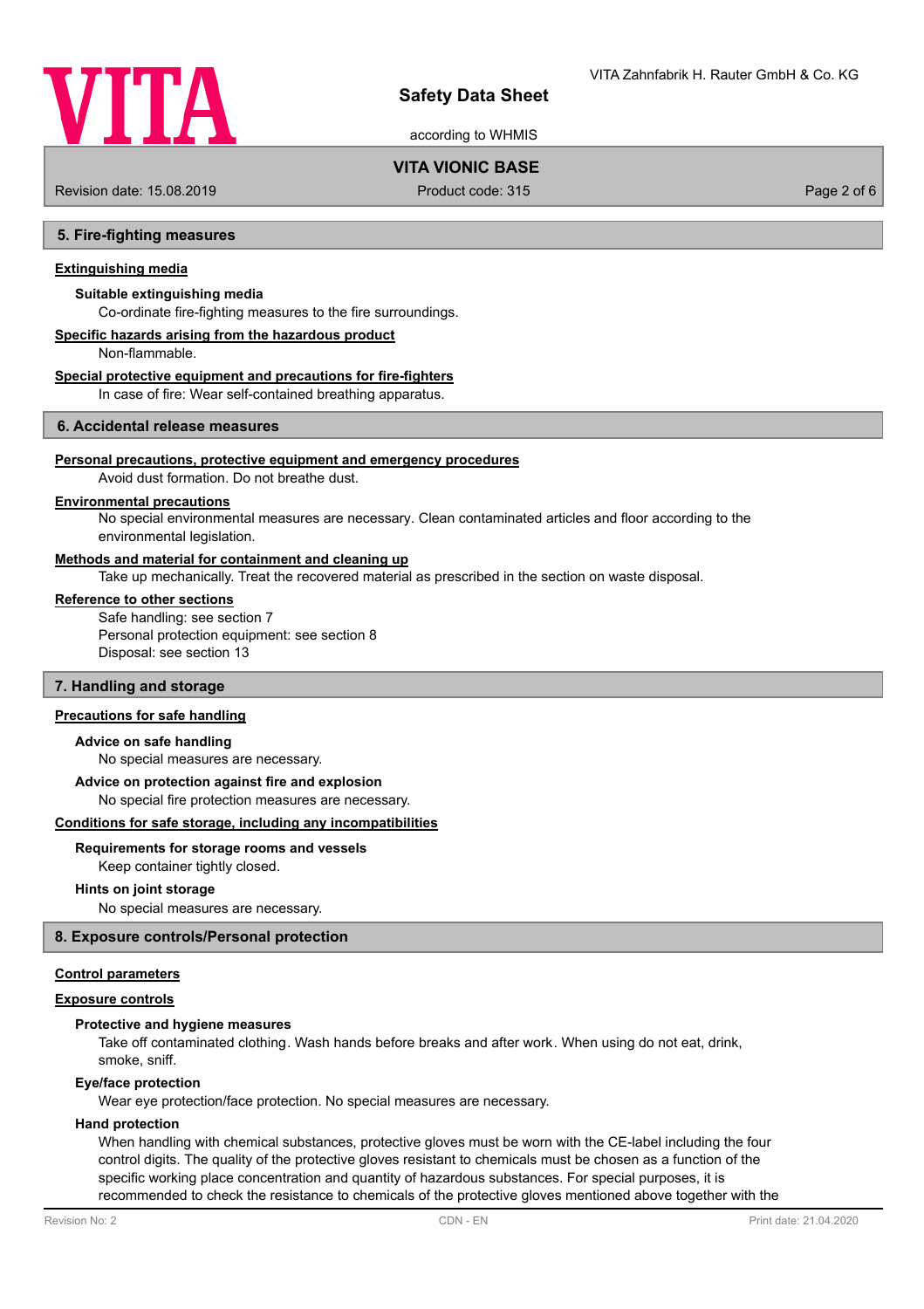

according to WHMIS

# **VITA VIONIC BASE**

Revision date: 15.08.2019 **Product code: 315** Product code: 315 **Page 3 of 6** Page 3 of 6

supplier of these gloves. No special measures are necessary.

#### **Skin protection**

Use of protective clothing.

## **Respiratory protection**

Provide adequate ventilation as well as local exhaustion at critical locations. Do not breathe dust.

## **9. Physical and chemical properties**

|                                                               | solid     |                 |  |  |
|---------------------------------------------------------------|-----------|-----------------|--|--|
| Physical state:                                               |           |                 |  |  |
| Colour:<br>Odour:                                             | odourless |                 |  |  |
|                                                               |           |                 |  |  |
| pH-Value:                                                     |           | not determined  |  |  |
| Changes in the physical state                                 |           |                 |  |  |
| Melting point:                                                |           | not determined  |  |  |
| Initial boiling point and boiling range:                      |           | nicht anwendbar |  |  |
| Flash point:                                                  |           | ?               |  |  |
| <b>Flammability</b>                                           |           |                 |  |  |
| Solid:                                                        |           | not determined  |  |  |
| Gas:                                                          |           | not applicable  |  |  |
| <b>Explosive properties</b><br>The product is not: Explosive. |           |                 |  |  |
| Lower explosive limits:                                       |           | not determined  |  |  |
| Upper explosive limits:                                       |           | not determined  |  |  |
| <b>Auto-ignition temperature</b>                              |           |                 |  |  |
| Solid:                                                        |           | not determined  |  |  |
| Gas:                                                          |           | not applicable  |  |  |
| Decomposition temperature:                                    |           | not determined  |  |  |
| <b>Oxidizing properties</b><br>Not oxidising.                 |           |                 |  |  |
| Vapour pressure:<br>(at 50 $^{\circ}$ C)                      |           | not determined  |  |  |
| Density:                                                      |           | nicht bestimmt  |  |  |
| Water solubility:                                             |           | No              |  |  |
| Solubility in other solvents<br>not determined                |           |                 |  |  |
| Partition coefficient:                                        |           | not determined  |  |  |
| Vapour density:                                               |           | not determined  |  |  |
| Evaporation rate:                                             |           | not determined  |  |  |
| Other information                                             |           |                 |  |  |
| Solid content:                                                |           | 100,0%          |  |  |

## **10. Stability and reactivity**

## **Reactivity**

No hazardous reaction when handled and stored according to provisions.

## **Chemical stability**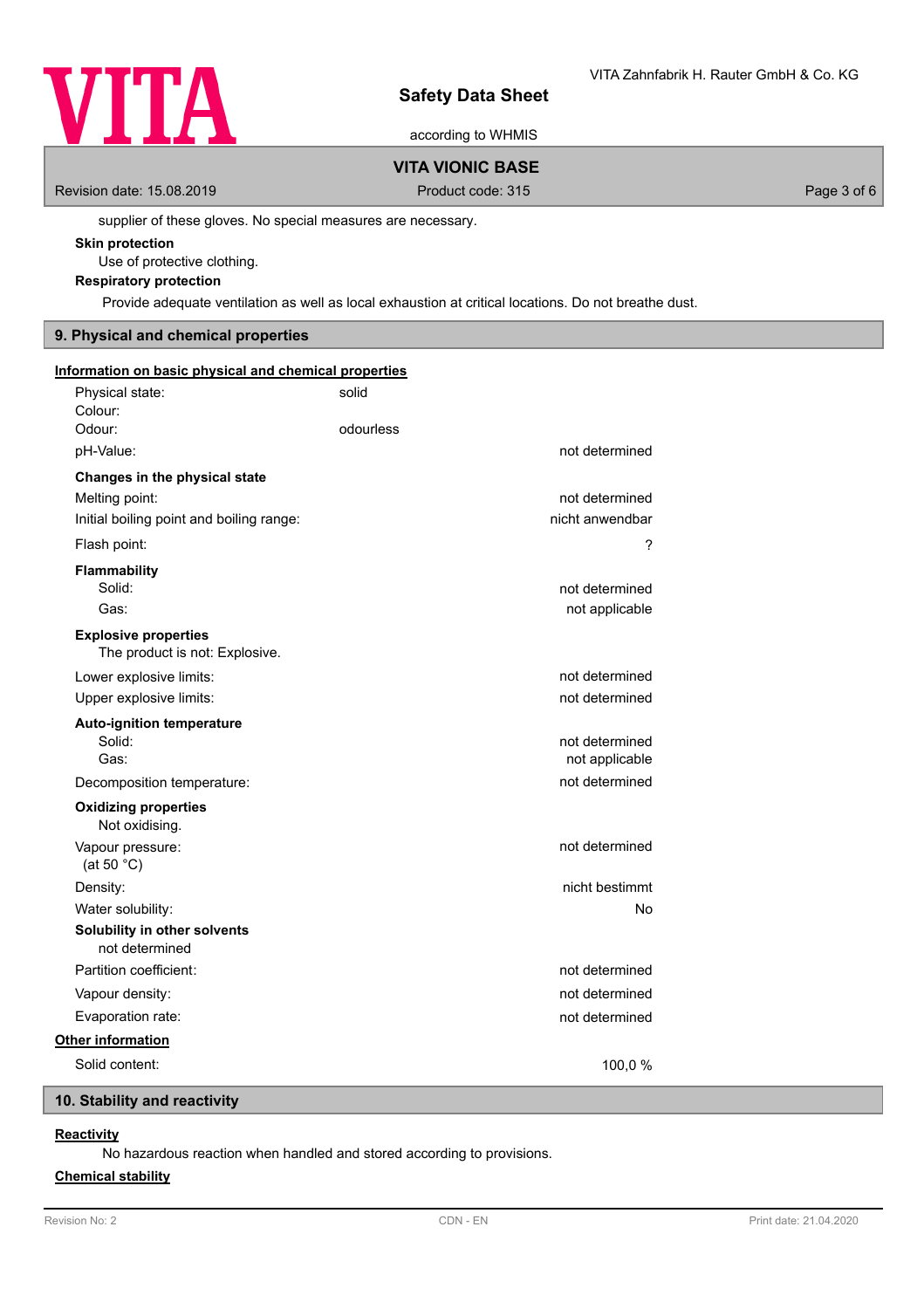

according to WHMIS

## **VITA VIONIC BASE**

Revision date: 15.08.2019 **Product code: 315** Product code: 315 **Page 4 of 6** 

The product is stable under storage at normal ambient temperatures.

### **Possibility of hazardous reactions**

No known hazardous reactions.

#### **Conditions to avoid**

none

## **Incompatible materials**

No information available.

### **Hazardous decomposition products**

No known hazardous decomposition products.

### **11. Toxicological information**

#### **Information on toxicological effects**

#### **Acute toxicity**

Based on available data, the classification criteria are not met.

#### **Irritation and corrosivity**

Based on available data, the classification criteria are not met.

#### **Sensitizing effects**

Based on available data, the classification criteria are not met.

#### **Carcinogenic/mutagenic/toxic effects for reproduction**

Based on available data, the classification criteria are not met.

#### **STOT-single exposure**

Based on available data, the classification criteria are not met.

#### **STOT-repeated exposure**

Based on available data, the classification criteria are not met.

#### **Aspiration hazard**

Based on available data, the classification criteria are not met.

#### **Additional information on tests**

The mixture is classified as not hazardous according to regulation (EC) No 1272/2008 [CLP].

#### **12. Ecological information**

#### **Ecotoxicity**

The product is not: Ecotoxic.

## **Persistence and degradability**

The product has not been tested.

#### **Bioaccumulative potential**

The product has not been tested.

### **Mobility in soil**

The product has not been tested.

#### **Other adverse effects**

No information available.

## **Further information**

Avoid release to the environment.

#### **13. Disposal considerations**

## **Waste treatment methods**

#### **Disposal recommendations**

Dispose of waste according to applicable legislation. Waste codes/waste designations according to EWC/AVV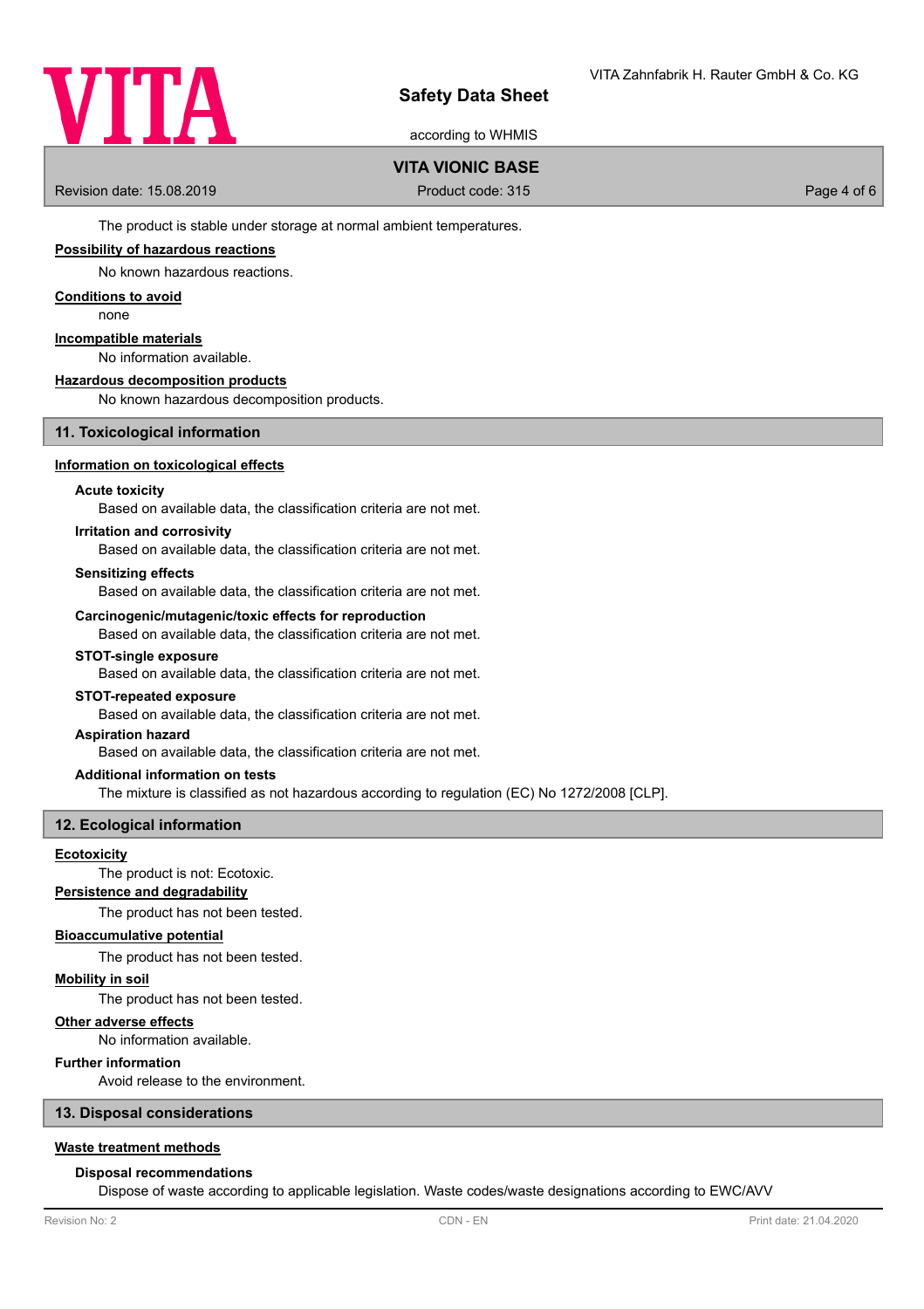

according to WHMIS

## **VITA VIONIC BASE**

Revision date: 15.08.2019 **Product code: 315** Product code: 315 **Page 5 of 6** Page 5 of 6

### **Contaminated packaging**

Wash with plenty of water. Completely emptied packages can be recycled. Waste codes/waste designations according to EWC/AVV

## **14. Transport information**

#### **Marine transport (IMDG)**

|                                  | UN number:                     | No dangerous good in sense of this transport regulation. |  |
|----------------------------------|--------------------------------|----------------------------------------------------------|--|
|                                  | United Nations proper shipping | No dangerous good in sense of this transport regulation. |  |
|                                  | name:                          |                                                          |  |
|                                  | Transport hazard class(es):    | No dangerous good in sense of this transport regulation. |  |
|                                  | Packing group:                 | No dangerous good in sense of this transport regulation. |  |
| Air transport (ICAO-TI/IATA-DGR) |                                |                                                          |  |
|                                  | <b>UN</b> number:              | No dangerous good in sense of this transport regulation. |  |
|                                  | United Nations proper shipping | No dangerous good in sense of this transport regulation. |  |
|                                  | name:                          |                                                          |  |
|                                  | Transport hazard class(es):    | No dangerous good in sense of this transport regulation. |  |
|                                  | Packing group:                 | No dangerous good in sense of this transport regulation. |  |
| <b>Environmental hazards</b>     |                                |                                                          |  |
|                                  | ENVIRONMENTALLY HAZARDOUS:     | no                                                       |  |

### **15. Regulatory information**

## **Canadian regulations**

## **16. Other information**

#### **Abbreviations and acronyms**

ADR: Accord européen sur le transport des marchandises dangereuses par Route (European Agreement concerning the International Carriage of Dangerous Goods by Road ) IMDG: International Maritime Code for Dangerous Goods IATA: International Air Transport Association GHS: Globally Harmonized System of Classification and Labelling of Chemicals EINECS: European Inventory of Existing Commercial Chemical Substances ELINCS: European List of Notified Chemical Substances CAS: Chemical Abstracts Service LC50: Lethal concentration, 50% LD50: Lethal dose, 50% CLP: Classification, labelling and Packaging REACH: Registration, Evaluation and Authorization of Chemicals GHS: Globally Harmonised System of Classification, Labelling and Packaging of Chemicals UN: United Nations DNEL: Derived No Effect Level DMEL: Derived Minimal Effect Level PNEC: Predicted No Effect Concentration ATE: Acute toxicity estimate LL50: Lethal loading, 50% EL50: Effect loading, 50% EC50: Effective Concentration 50% ErC50: Effective Concentration 50%, growth rate NOEC: No Observed Effect Concentration BCF: Bio-concentration factor PBT: persistent, bioaccumulative, toxic